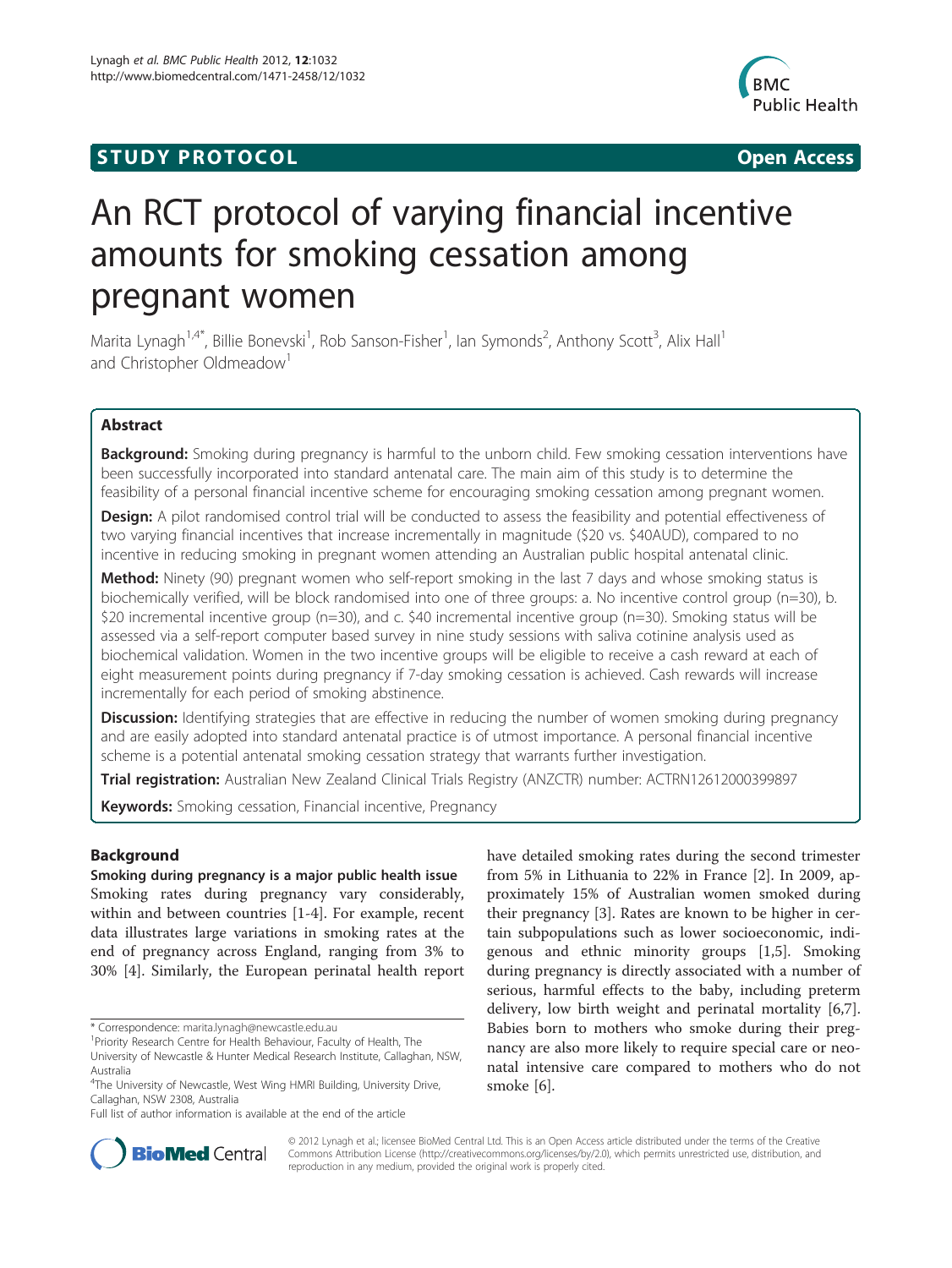## Current prenatal smoking cessation interventions are often not adopted into standard care

Despite a recent Cochrane review [[8\]](#page-7-0) reporting an absolute difference of 6% reduction in smoking in late pregnancy following cessation interventions, very few are adopted into standard care. Furthermore, pregnant women who do continue to smoke may not receive support to quit [\[9](#page-7-0)]. For example, one Australian study found that almost three-quarters of pregnant smokers in one hospital did not receive smoking cessation advice at 30 weeks gestation [\[9\]](#page-7-0). Time restraints, competing pressures, staff attitudes, lack of training or skill, administrative barriers and lack of acceptable interventions for women and staff were identified as some of the barriers affecting implementation of smoking cessation into standard antenatal care [\[5](#page-6-0)].

## Difficulties in accurately verifying women' smoking status

Due to social stigma and social desirability, women often underreport their current smoking behaviour, making it difficult for clinic staff to accurately verify women's smoking status [\[1](#page-6-0)]. For example a recent study indicated underestimations of self-reported smoking status during pregnancy by as much as 25% [\[10](#page-7-0)]. The incorporation of simple, rapid, biochemical validation methods of patients' smoking status, may help to overcome this problem. For instance, a study of family practice patients illustrated validity in using a semi-quantitative dipstick assay (NicAlert®) to rapidly asses participant smoking status through saliva cotinine analysis [[11](#page-7-0)]. This study illustrated high sensitivity (99%) and high specificity (96%) of the simple, 20-minute analysis of saliva cotinine [[11](#page-7-0)].

## Contingent reinforcement is an appropriate strategy for health behaviour change

The use of a contingent reinforcement schedule, such as a Personal Financial Incentive (PFI), whereby individuals are provided a monetary reward for their engagement in a particular behaviour, may be an effective strategy to assist in reducing smoking behaviour. Contingent reinforcement has strong theoretical grounding within behavioural psychology and more specifically the theory of operant conditioning [[12\]](#page-7-0). The lack of relevant health promotion theories being applied to current smoking cessation interventions for pregnant women has been identified as a general criticism of interventions conducted in this area [\[5](#page-6-0)]. Contingency management is based on the notion that because behaviour is reinforced by its consequences it can be modified by changing the consequences [\[12\]](#page-7-0). There are several guiding principles of contingency management suggested as potentially relevant in treating substance use [[13,14\]](#page-7-0) and additional

principles which have been identified as effective to PFI by previous literature reviews [[15,16\]](#page-7-0). These include the use of: behavioural contracting; positive reinforcements; frequent and immediate feedback and rewards; and incentives of sufficient and incremental magnitude [\[14](#page-7-0)]. The use of financial incentives also has a strong theoretical and empirical grounding in economics, where the monetary transfer influences the ratio of benefits to costs, that in turn influences choice and decision making.

Contingency management approaches have been successfully applied to other health behaviours and several have been effectively translated into real world practice [[17](#page-7-0)]. For example, rewards or reduced premiums have long been utilised by health insurers in the United Kingdom and South Africa to encourage individuals to engage in health promoting behaviours, such as exercise or screening programs [[16\]](#page-7-0). In Australia the Government has successfully incorporated incentive-based programs to influence several health behaviours including, immunisation and population growth [\[18-20](#page-7-0)]. These programs resulted in an increase in child immunisation rates from 56% in 1996 to 90% in 2003 [[20\]](#page-7-0); and a significant rise in fertility rates [[18,19\]](#page-7-0). Additionally, the results from one state-based study found no significant differences in fertility rates of socially disadvantaged groups compared to non-disadvantaged groups [\[19](#page-7-0)]. The success of such financially based incentives introduced by the government to influence health behaviours provides a strong platform for how a similar program to reduce smoking in pregnant women could be introduced into practice, if found feasible and effective.

## Contingent reinforcement has been found to be effective in facilitating smoking cessation

A recent Cochrane review assessing smoking cessation interventions in pregnant women found that interventions that included an incentive component resulted in a significantly larger effect in point-prevalence abstinence during late-pregnancy, compared to other intervention strategies [\[15](#page-7-0)]. Though PFI seems to be a potentially effective method in promoting smoking cessation in pregnant women, very few studies have assessed their effectiveness among pregnant smokers in an Australian antenatal care setting. Additionally, there have been no Australian studies which have assessed the effect of reward size on smoking cessation behaviour. One recent descriptive study found pregnant women had mixed and often unfavourable views regarding the acceptability and potential effectiveness of using PFIs to assist women to quit smoking [[21](#page-7-0)]. However, a significantly higher percentage of smokers reported favourable views on the use of PFI for smoking cessation, highlighting the ambiguity surrounding the acceptability and potential benefit of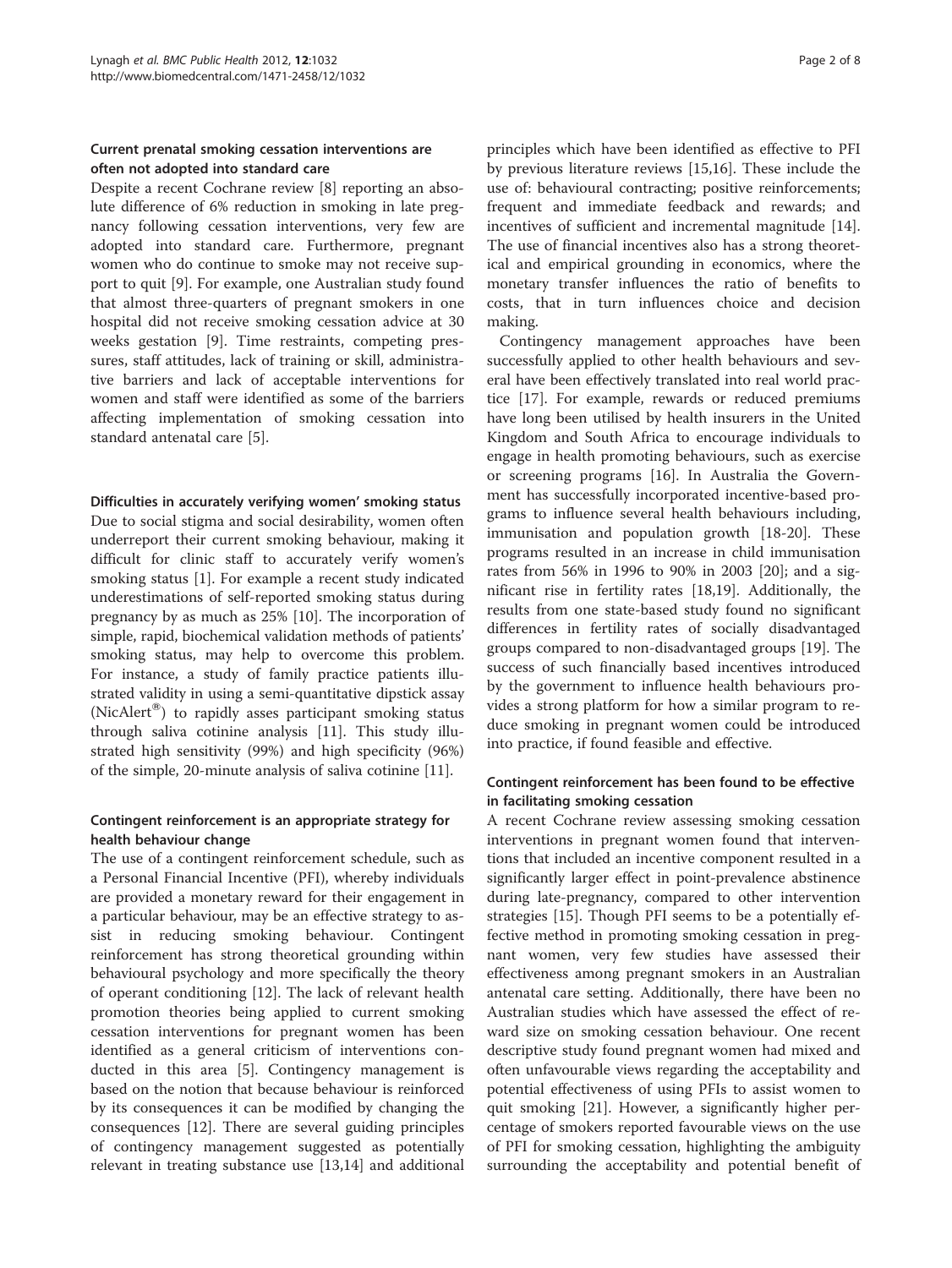such a strategy [\[21](#page-7-0)]. Consequently, it is important that research is conducted which aims to assess whether a PFI smoking cessation program is feasible in an Australian antenatal care setting.

## Aims

The primary aim of this study is to test the feasibility of a personal financial incentive (PFI)-based intervention at encouraging smoking cessation in pregnant women attending an Australian public hospital for antenatal care. Specifically, the study will assess: (i) consent rates of women to participate in the trial; (ii) loss to follow-up rates of study participants; (iii) compliance with saliva cotinine and hair cotinine analyses for biochemical validation (iv) acceptability of using a touchscreen computer for self-reported smoking status and demographics; (v) acceptability of saliva cotinine and hair cotinine analyses for biochemical validation of smoking status; (vi) acceptability of incentives of varying magnitude (\$20 vs. \$40) to staff and study participants; and (vii) the perceived barriers and facilitators to using financial incentives in a public antenatal clinic among clinic staff. Additionally, secondary aims include: (i) to assess the potential effectiveness of the varying PFI amounts (\$20 vs. \$40) in reducing smoking among study participants; (ii) to assess the accuracy of self-report smoking status with saliva and hair cotinine analysis; and (iii) to undertake a costeffectiveness analysis comparing the changes in costs of the intervention and changes in quit rates between each arm of the trial.

## Methods/design

## Study design

This is a proof-of-concept trial that will employ a randomised control trial design to assess the potential efficacy of personal financial incentives on pregnant women smoking cessation rates; combined with a qualitative analysis to investigate the acceptability of the intervention to participants and clinic staff. The study will involve a baseline survey; eight intervention sessions; and a post-intervention telephone interview of participating women and semi-structured interviews with clinic staff. Self-reported smoking status will be validated through saliva cotinine analysis using NicAlert® semi-quantitative dipstick assay. Continuous or long-term smoking cessation will be additionally assessed through hair analysis of patient's cotinine levels using gas chromatography – mass spectrometry.

## Setting

The study will take place at the antenatal clinic within #a large public teaching hospital in New South Wales, Australia. The antenatal clinic operates a 5 days-a-week service with most women presenting for an average of 6

to 8 clinic visits over the course of their pregnancy. The hospital manages approximately 4,300 deliveries each year with the majority of these women receiving antenatal care predominantly through the hospital antenatal clinic.

## **Participants**

A sample of ninety (90) consenting pregnant women will be recruited to participate. Women will be considered eligible if they are: (1) aged at least 16 years; (2) presenting for their first antenatal visit; (3) less than 31 weeks gestation; (4) sufficient in English language to complete the survey; and (5) a current smoker (defined as having smoked in last 7 days and a return a positive saliva sample for cotinine). Pregnant women will be ineligible to participate if they have elected to receive shared antenatal care with their GP and/or are considered by clinic staff to have a severe cognitive or psychiatric disorder; currently being treated for chemical dependency other than alcohol or tobacco; or have quit smoking before their first antenatal appointment.

## Randomization

Consenting women will be randomly allocated using block randomisation into one of three groups: control vs. smaller incentive (\$AUS20) vs. larger incentive (\$AUS40). The unit of randomisation will be the day and session time (i.e. morning or afternoon) of the patient's first antenatal visit to minimise potential contamination and deception. Randomisation will be performed offsite, by an independent statistician prior to study initiation. Allocation of days of the week to groups will be done using Proc Plan in SAS.

#### Intervention

Two intervention arms will be assessed: (1) a \$AUD20 incremental personal financial incentive; and (2) a \$AUD40 incremental personal financial incentive. Women from both intervention groups will have an opportunity to receive a PFI at eight study intervention sessions contingent upon smoking abstinence. The amount of the monetary reward will begin at the base amount (either \$AUD20 of \$AUD40) and will increase by the base amount (either \$AUD20 of \$AUD40) at each follow-up that participants are found to abstain from smoking. Smoking abstinence will be assessed through self-report and confirmed by saliva cotinine analysis. Participants in the \$AUD20 intervention group, who quit smoking and maintain cessation for the entire eight intervention sessions, will be potentially eligible to receive a total of \$AUD720. Participants in the \$AUD40 group will be potentially eligible to receive a total of \$AUD1440 if they maintain smoking abstinence for the 8 intervention sessions. If a participant fails to abstain at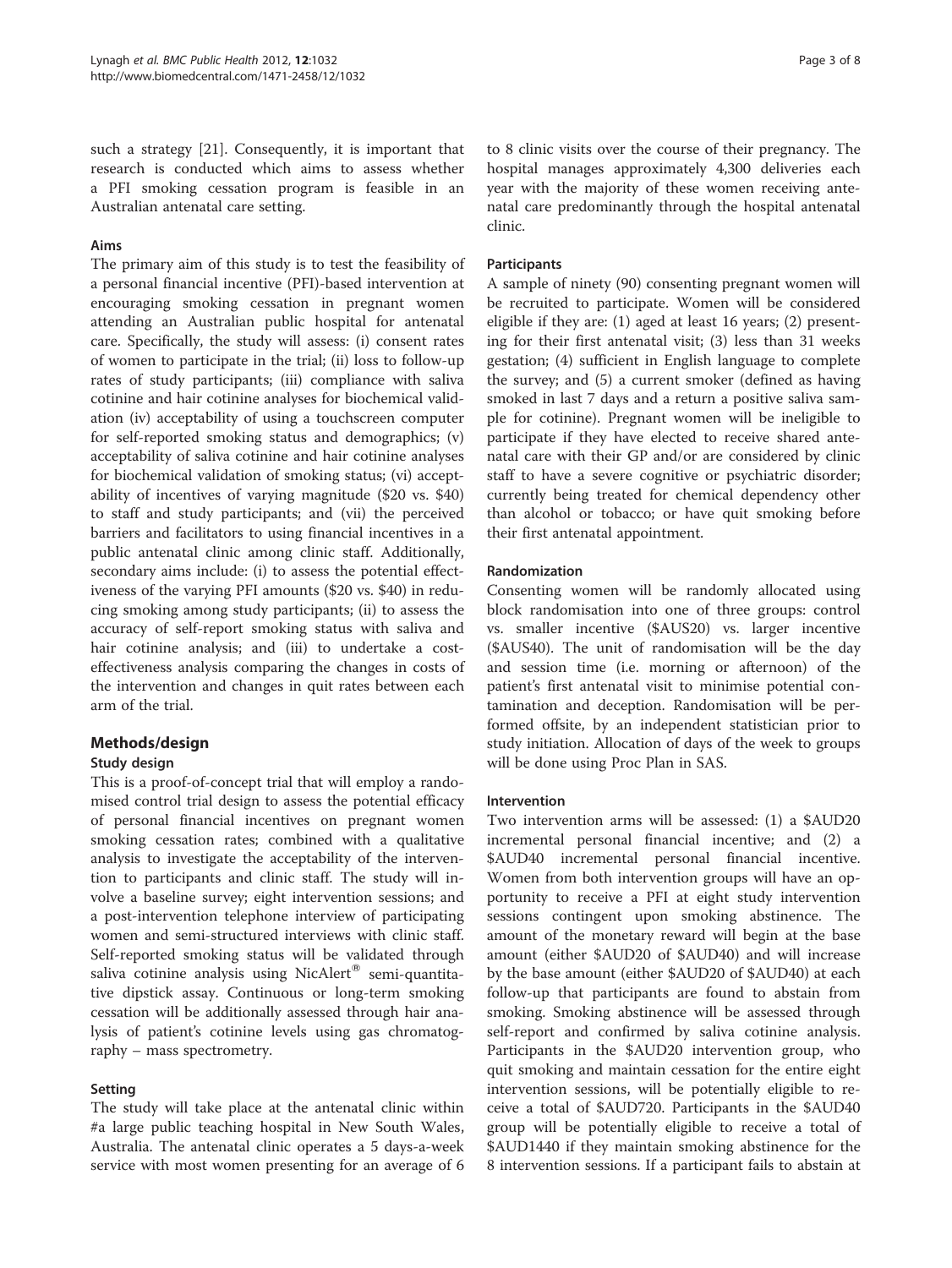one intervention session or does not present for a scheduled visit they will not receive the incentive for that period. However, the reward amount these women will be eligible for during their next intervention session will be the amount they missed during their previous session. Their potential reward amount will remain at this amount until they have successfully stopped smoking.

## Procedures

All women who visit the hospital antennal clinic will undergo their usual antenatal interview by the clinic nurse. During this interview patients are asked about their smoking status and basic demographic characteristics. At this time potentially eligible patients will be identified and informed that the study is being conducted within the clinic. If women are interested they will be directed to a Research Assistant (RA) who will be stationed within the clinic. The RA will provide interested women with information describing the study. If patients would like to take part in the study the RA will obtain their written informed consent. Women will then be asked to provide a saliva sample to confirm their smoking status and complete a 15-minute baseline Touchscreen computer survey, which will also ask for their on-screen consent.

If a woman's initial antenatal appointment has been randomised to one of the two intervention groups, the RA will verbally explain the details of their incentive scheme, including, the schedule for monitoring, contingencies being offered and the rules of payment. All participants will be provided with a study package to take home with them, which will contain information about the study, referrals to Quit smoking self-help documents and a Quit telephone help number (provided by clinic midwives) and a letter of support to pass onto their partner. Consenting women will be asked to attend 8 intervention sessions, at which participants in the two intervention groups will be eligible to receive a reward. The 8 intervention sessions will occur approximately fortnightly, during participants' scheduled antenatal appointments.

During each of the 8 intervention sessions, all women will be asked to indicate their current smoking status and whether they have quit smoking in the last 7 days. Women will also be asked to provide a saliva sample which will be analysed to confirm their self-report smoking abstinence. Those women in the intervention groups who self-report non-smoking and return a negative cotinine reading (level 0) will be provided with their monetary incentive. A similar follow-up procedure will occur seven more times (i.e. a total of 8 intervention sessions) during women's scheduled antenatal appointment.

During their eighth or final intervention session (i.e. the last follow-up where women are eligible for a

reward) women will be asked to provide a hair sample to allow for cotinine analysis using gas chromatography – mass spectrometry. The hair analysis will allow for longterm assessment of women's smoking status. Women will also be asked to consent to a post-intervention study approximately six weeks after delivery. Women who consent will be contacted via telephone. A short semistructured telephone interview will be conducted assessing women's acceptability of the intervention and their current smoking status. A similar interview will be conducted with clinic staff to assess their acceptability of, and feedback on, the program. Both participants and staff will be asked to provide feedback on whether they believe the intervention was useful in increasing smoking abstinence in pregnant women, whether the monetary reward was sufficient and/or delivered in an appropriate manner, whether they believe this intervention could be easily introduced into standard care and whether they experienced any problems with the intervention.

## Primary outcome measures

The RA will maintain detailed records documenting: (1) the number of eligible women asked to take part in the research study and how many of these women consent to take part; (2) the number of participants who withdraw from the study before study completion; and (3) the number of women who complete or refuse to provide a saliva and/or hair sample for cotinine analysis. This data will be used to measure the following three primary outcomes: (i) consent rates; (ii) loss to follow-up rates of study participants and (iii) participant compliance with saliva and hair cotinine analyses for biochemical validation of smoking status

Semi-structured interviews will be conducted with both participants and clinic staff. Women will be asked a serious of previously published and study specific questions about their experiences and perceptions of the intervention trial. Specifically, six questions previously published by Bryant et al. [\[22\]](#page-7-0) will be included in the interviews with study participants, to assess their acceptability of using a touchscreen computer for self-reported smoking status and demographics. Five (5) items previously adapted by the researchers to assess pregnant women's acceptability of PFI as a strategy to decrease smoking in pregnant women [[21](#page-7-0)], will be included in both participant and staff interviews. These questions will be used to investigate the acceptability of incentives of varying magnitude to staff and study participants. Open-ended questions will also be included in both participant and staff interviews to assess their thoughts on the acceptability of using saliva and hair cotinine analysis for biochemical validation of smoking status, as well as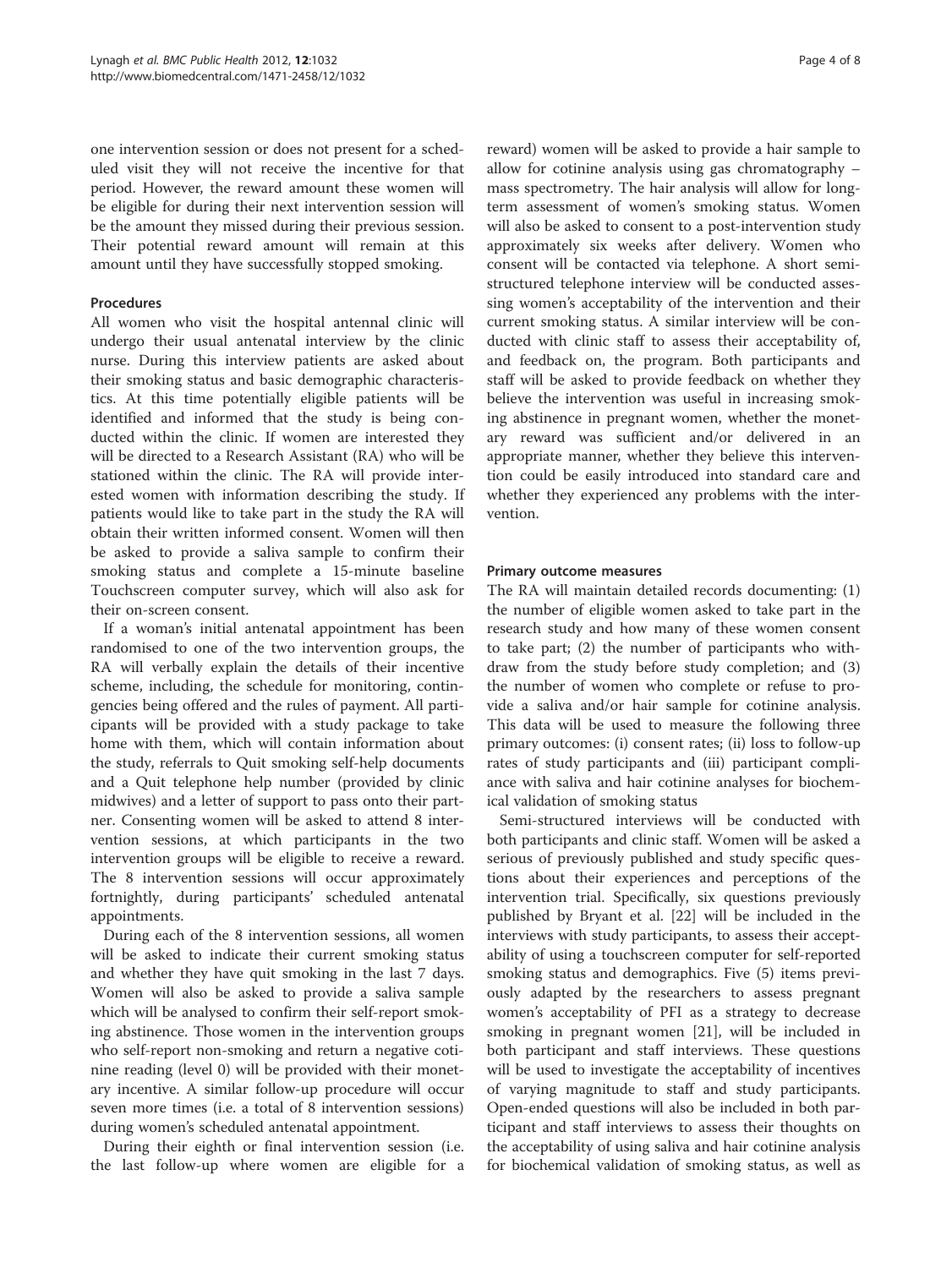any perceived barriers and facilitators to using financial invectives.

## Secondary outcome measures

To measure participants' self-reported smoking status women will complete one baseline and eight follow-up self-report touchscreen computer surveys. The computer survey was programed using Digivey survey software [[23\]](#page-7-0). Use of computer surveys to assess smoking status has been shown to be a reliable and accurate method of data collection [[24](#page-7-0)], as well as being reported as enjoyable and easy to complete by most participants [\[22](#page-7-0)]. Questions assessing participants' demographic characteristics and factors previously found to be associated with smoking status will also be included. The following questions will be included in the self-report, touchscreen computer surveys:

## Baseline survey:

- Smoking status and history will be assessed through standardised questions or questions adapted from previous research [\[22,25-32\]](#page-7-0) with many items based on the previous the work of Bryant et al. [\[22,26,27](#page-7-0)] Items will include: current smoking status [\[22,26\]](#page-7-0), number of cigarettes currently smoked per day [\[30\]](#page-7-0), smoking history, previous quit attempts, reductions in smoking [\[25,26\]](#page-7-0), strategies used to assist in previous quit attempts [[26,27](#page-7-0)], readiness/stages of change [[29,31](#page-7-0)], financial stress [[33,34](#page-7-0)], whether they smoked during any previous pregnancies [\[32\]](#page-7-0)and whether they attempted to quit or reduced smoking during any previous pregnancies [[26,32\]](#page-7-0). Questions assessing women's exposure to environmental smoke will also be included [[25,26,32](#page-7-0)].
- Demographic characteristics: women will be asked to answer questions relating to their: age, date of birth, highest level of education, Aboriginal or Torres Strait Islander status, current household income, marital status, number of previous pregnancies, gestation period, postcode, number of adults and children (<18 years) residing in their household.
- The Patient Health Questionnaire-2 (PHQ2) [\[35](#page-7-0)]: Will be included as a short, simple measure of participants' levels of depression. The PHQ2 consists of two questions, which assess respondent's level of depressed mood in the previous 2 weeks [\[35\]](#page-7-0). Respondents rate the frequency of depressed mood and anhedonia on a four point likert scale, ranging from 0 ("not at all") to 3 ("nearly every day")  $[35]$  $[35]$ . Total score on the PHQ2 range from 0 to 6. A score of 4 has recommended as an appropriate cut-point for screening for possible depressed mood in pregnant women [\[36\]](#page-7-0). The PHQ-2 has evidence of

criterion validity; as well as acceptable specificity (92%) and sensitivity (83%) [\[35\]](#page-7-0). Previous research has found a relationship between depression and smoking status [[37](#page-7-0),[38](#page-7-0)].

- Economic questions: Women will be asked to a number of questions relating to their personal outof-pocket costs, time costs and health care utilisation incurred as a result of the intervention.
- Social characteristics: women will be asked whether their partner or others within their household smoke.

Follow-up surveys: During each of the follow-up visits, women will be asked to complete a brief touchscreen computer survey using a number of items from the baseline survey. Questions will assess their current smoking status, number of cigarettes smoked per day (if they have not abstained), changes in smoking behaviour, partners' current smoking status, exposure to environmental smoke, the number of quit attempts made, gestation age; the PHQ2 and efforts to engage with quit smoking support services.

The following two biochemical analyses will be used to validate women's self-reported smoking status:

- 1. Saliva cotinine analysis: will be used to biochemically validate self-reported smoking status for all participants at baseline and each of the eight intervention sessions using the NicAlert<sup>®</sup> semiquantitative dipstick assay. A previous study analysing 167 family practice patients using NicAlert<sup>®</sup> illustrated acceptable levels of sensitivity (99%) and specificity (96%) [\[11\]](#page-7-0).Cotinine analysis with the NicAlert<sup>®</sup> dipstick takes approximately 20 minutes and can be performed by untrained persons, highlighting the potential utility of such a test in clinical practice .
- 2. Hair cotinine analysis: will be undertaken during the eighth or final intervention session. Participants will be asked to provide a small sample of hair taken from the nape of the neck. Samples will be transported to an off-site laboratory for analysis. Hair cotinine analysis can reliably quantify long-term exposure to tobacco, with each centimetre of scalp hair representing approximately 1 month of past exposure [[39](#page-7-0)]. Gas chromatography – mass spectrometry will be used to analyse hair cotinine levels, as it is considered the standard reference in analysis of cotinine [\[40](#page-7-0)]. A cut-point of 0.2 ng/mg has been found to distinguish between pregnant active smokers and passive or unexposed with high levels of sensitivity (91%), specificity (94%) and test accuracy (91.7%) [\[40\]](#page-7-0). We will also validate hair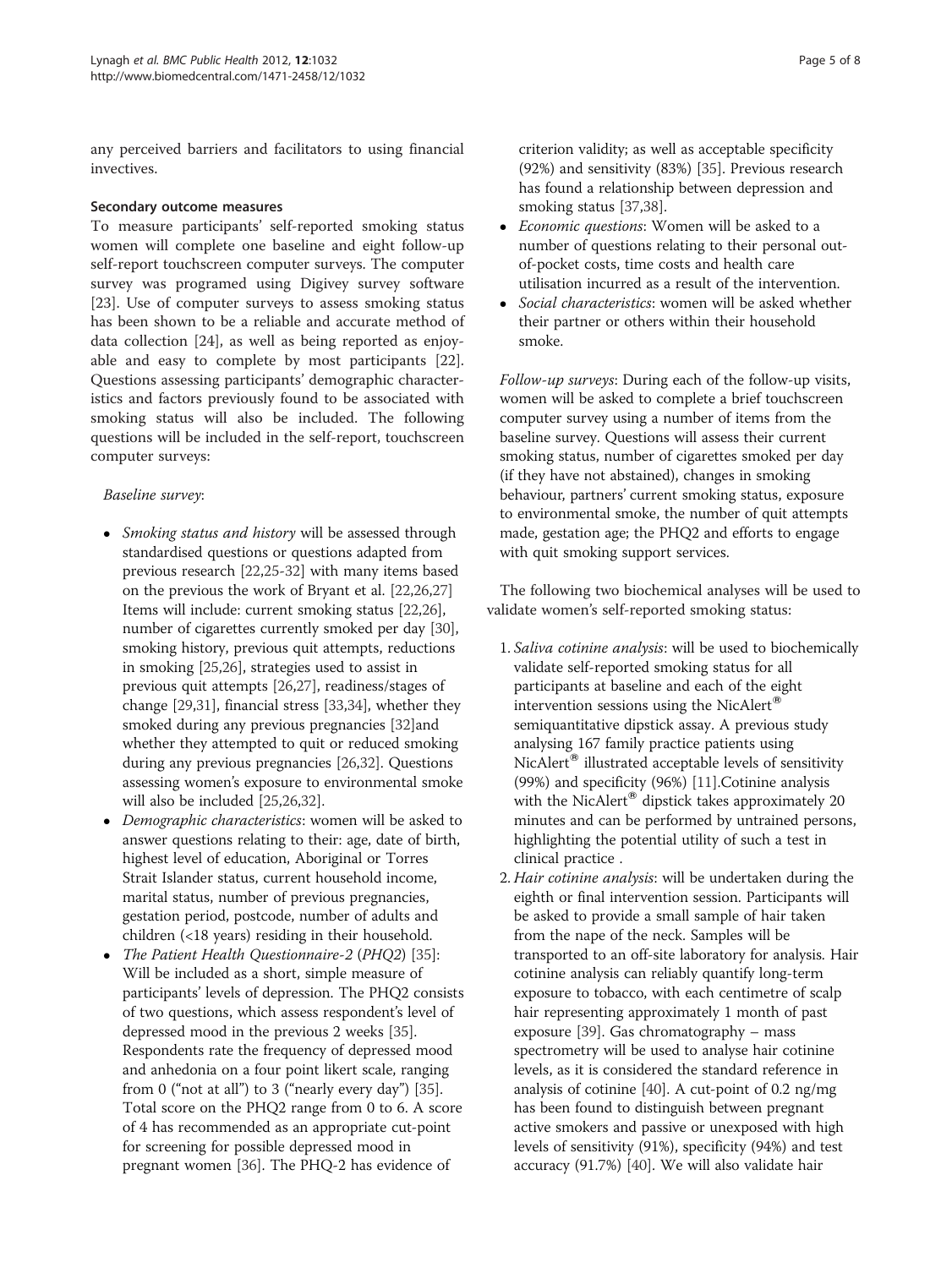cotinine analysis as a measure of smoking status by comparing its accuracy against women's self-report smoking status and saliva cotinine throughout the study.

#### Economic outcomes measures

The feasibility of undertaking a cost-effectiveness analysis will also be undertaken. This will include the collection of data on the costs of the interventions that would include the amount of money received by each participant, and the costs of administering the payments in terms of staff time and other resources used. The intervention may also encourage patients to attend their antenatal visits, and potentially other health care visits associated with their pregnancy, more often than the control group, and so data will also be collected on patients' utilisation of health services throughout the study. The feasibility of obtaining these data from Medicare, PBS, and hospital separations data, including obtaining patients' consent, will be investigated and compared to gathering this data directly from patients using a standard questionnaire administered at each visit. The costs incurred by patients are also likely to be affected by the intervention. This will include savings in purchasing cigarettes, and differences in out of pocket, travel and time costs of attending if the intervention influences health care utilisation. These data will be collected from a short patient survey administered at each visit. Out of pocket costs for GP visits and prescribed medication can also be collected from MBS and PBS records. The effectiveness data on quitting will be collected as mentioned above, and combined with the data on costs. Incremental cost-effectiveness ratios (ICERs) will be calculated [[41](#page-7-0)].

#### Sample size

A convenience sample size totalling 90 women will be recruited, with 30 women randomised to each of the three study groups. As this is a proof-of-concept trial, the sample size will not be adequately powered to detected small differences however a sample size of 30 women in each group will allow for detection of a difference in smoking rates between groups of 24%, with 5% significance level and 68% power. Based on previous studies, this will be sufficient to provide an estimate of the difference in proportions between groups for the following primary outcomes: (i) consent rates; (ii) lost to follow-up rates; (iii) participant compliance to saliva and hair cotinine analysis; (iv) acceptability of incentives and validation measures, and the secondary outcome variable, smoking cessation. To allow for a 20% drop-out rate, a consent rate of 60% and 10% of women being ineligible, 208 pregnant women who smoke will be approached. Based on a previous study conducted by the investigators, approximately 17% of women seen at this clinic are self-reported smokers [[21\]](#page-7-0).

## Analysis

Baseline demographic and social characteristics of patients in all the three treatment groups will be summarised separately. Continuous data will be expressed as mean values with standard deviations (SD), and categorical data will be presented as counts with percentages.

#### Primary outcomes

Proportions and frequencies will be calculated to assess the following outcomes: (i) participant consent rates; (ii) loss to follow-up rates; and (iii) participant compliance with saliva and hair cotinine analysis. Proportions and frequencies will also be calculated for all closed-ended questions included in the study participant and clinic staff interviews to allow investigation of: (iv) participant acceptability of touchscreen computers for self-reported smoking rates and demographics; and (v) acceptability of incentives to staff and study participants. Differences between experimental groups in the proportion of each of these five primary outcomes and the secondary outcome (proportion quit smoking) will be assessed through Fisher's exact test. Differences between participant subgroups and these outcomes will also be assessed using Fisher's exact test. Although p-values from the above will be reported, the focus will be on providing 95% confidence intervals around point estimates for comparisons of all three treatment arms.

Qualitative analysis will be performed on open-ended questions included in participant and staff interviews investigating the following primary outcomes: (vi) acceptability of saliva and hair cotinine analyses for biochemical validation of smoking status; and (vii) perceived barriers and facilitators to using financial incentives. All interviews will be transcribed verbatim and a thematic analysis will be performed independently by two of the research team members.

#### Secondary outcomes Quit rates

Although not adequately powered for detecting small differences in the secondary outcomes, Fisher's exact test will be used to detect potential differences in smoking cessation rates between groups and to demonstrate potential effectiveness of the intervention. Differences between experimental groups in the secondary outcome - PHQ2 will be assessed using the Kruskal-Wallis test. Fisher's exact tests will be used to compare conditions on post-partum smoking rates at 6 weeks after delivery.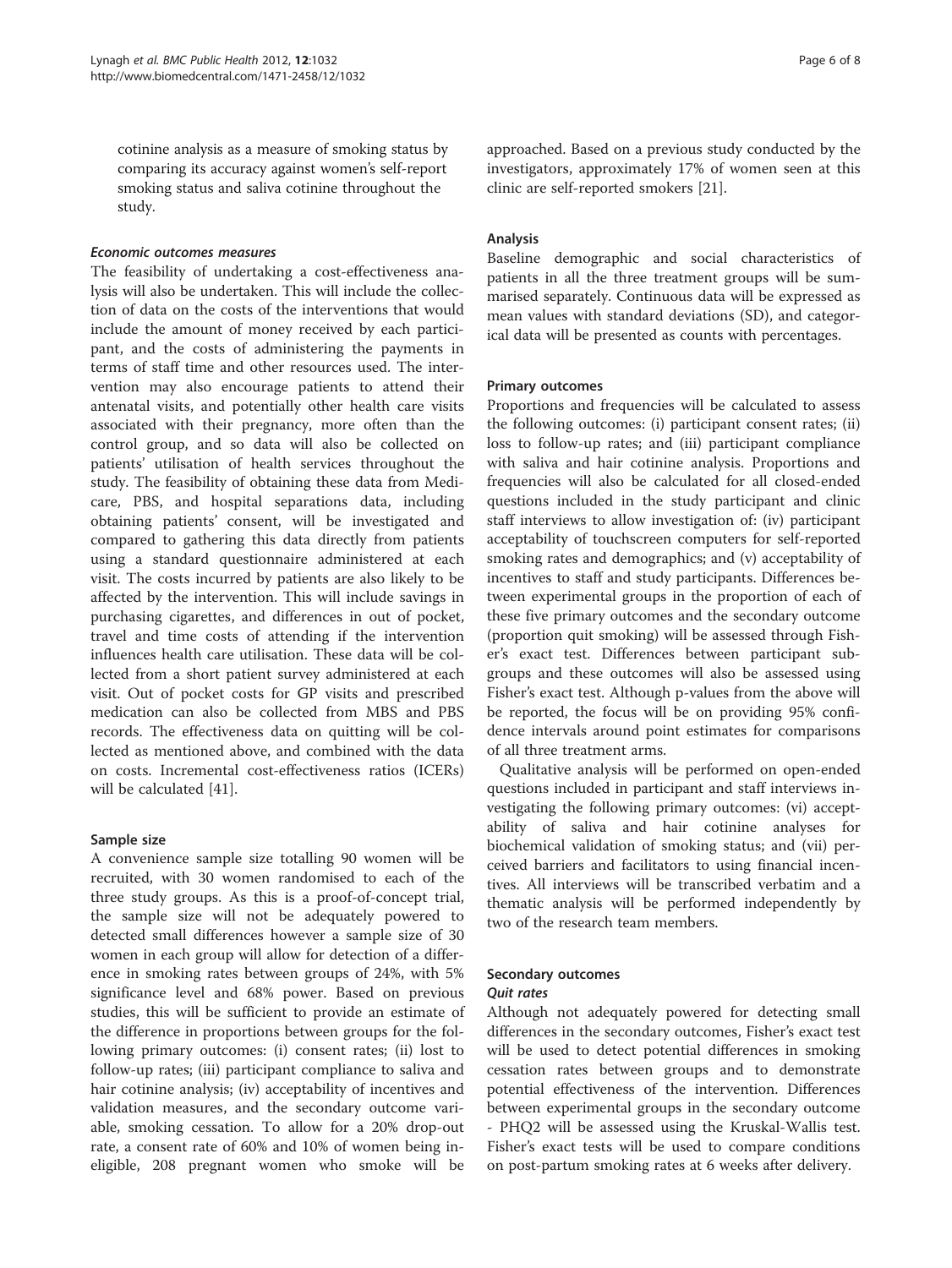## <span id="page-6-0"></span>Validation analysis of saliva and hair cotinine compared to self-report smoking rates

Agreement between self-reported smoking status and the cotinine saliva test strip will be assessed using the Kappa statistic. Agreement between self reported smoking status and hair cotinine results will also be assessed using the Kappa statistic.

## Economic analysis

Quantities of resources used (e.g. number of visits) will be combined with their unit costs and calculated from existing sources using standardised methods. Differences in the average cost per patient in each arm of the trial will be compared with differences in quitting rates. These are used to calculate incremental cost-effectiveness ratios (ICERs) for each intervention arm compared to the control arm.

## Ethics and safety approval

The study will be conducted in accordance with the Helsinki Declaration and has received ethical approval from both the Hunter New England Human Research Ethics Committee (Ref No: 11/09/21/4.05) and the University of Newcastle Human Research Ethics Committee (Ref No: H-2012-0047). Safety approval was also obtained from the University of Newcastle Health and Safety Review Committee (Ref: 26/2012).

## **Discussion**

The harmful effects of smoking during pregnancy are well known. Identifying strategies that are effective in reducing the number of women smoking during pregnancy and that are easily adopted into standard antenatal practice is of utmost importance. Despite numerous intervention studies attempting to address this issue very few have been successfully adopted into standard care. Given the past success of Personal-Financial Incentives in changing people's health behaviours and being incorporating into routine care on a large scale, a similar strategy to assist women in quitting smoking seems to be a reasonable avenue for investigation. If the use of PFI as a strategy to reduce smoking during pregnancy is viable and acceptable to women and clinic staff, as well as illustrating promise of effectiveness, such a strategy has the potential to fill the current void in effective smoking cessation programs for pregnant women.

#### Abbreviations

PFI: Personal Financial Incentive; RA: Research Assistant; RCT: Randomised control trial.

#### Competing interests

The authors declare that they have no competing interests.

#### Authors' contributions

ML, RSF and BB developed the original protocol and intervention concept. IS provided clinical advice towards the development of the intervention and protocol, and assisted in establishing collaborations with the hospital clinic. AS developed, refined and wrote the economic component of the study. ML, BB and AH further refined the study protocol and intervention components and methods. CO provided statistical input and finalised the writing of the statistical methods. ML and AH were responsible for drafting the manuscript. All authors reviewed and approved the final manuscript.

#### Authors' information

ML is a senior lecturer and researcher in the area of health behaviour, working on research projects relating to cancer survivorship, teaching and health behaviour interventions. RSF is a Laureate Professor of health behaviour. He successfully combines behavioural and public health approaches to health promotion, health service evaluation and cancer control. BB has experience in health behavioural research, particularly in the areas of cancer prevention and cancer control. IS is a Senior Staff Specialist in Obstetrics & Gynaecology; with previous experience in the design and funding of research protocols. AS is a health economist with a PhD in health economics. He has worked in economics in Australia and internationally. AH is a PhD student with previous experience in the area of cancer survivorship and some experience in prevention. CO is a biostatistician and postdoctoral research fellow with the Hunter Medical Research Institute with previous experience in statistical analysis of public health research projects.

#### Acknowledgments

This project has been funded by a National Heart Foundation (NHF) Grant-in-Aid No. G10S5010 with funds totalling \$129,000.00 (AUD). The authors would like to thank the antenatal clinic staff members for supporting this study. We would also like to acknowledge infrastructure support from the Hunter Medical Research Institute and the University of Newcastle's Priority Research Centre for Health Behaviour.

#### Author details

<sup>1</sup> Priority Research Centre for Health Behaviour, Faculty of Health, The University of Newcastle & Hunter Medical Research Institute, Callaghan, NSW, Australia. <sup>2</sup>School of Medicine and Public Health, The University of Newcastle & Hunter Medical Research Institute, Callaghan, NSW, Australia. <sup>3</sup>Melbourne Institute of Applied Economic Social Research, The University of Melbourne, Parkville, VIC, Australia. <sup>4</sup>The University of Newcastle, West Wing HMRI Building, University Drive, Callaghan, NSW 2308, Australia.

#### Received: 19 October 2012 Accepted: 21 November 2012 Published: 27 November 2012

#### References

- 1. Cnattingius S: The epidemiology of smoking during pregnancy: Smoking prevalence, maternal characteristics, and pregnancy outcomes. Nicotine Tob Res 2004, 6(S2):S125–S140.
- 2. EURO-PERISTAT project: European perinatal health report: Data from 2004. EURO-PERISTAT project in collaboration with SCPE, EUROCAT & EURONEOSTAT; 2008. [http://www.sante.public.lu/publications/sante-fil-vie/](http://www.sante.public.lu/publications/sante-fil-vie/petite-enfance/european-perinatal-health-report/european-perinatal-health-report) [petite-enfance/european-perinatal-health-report/european-perinatal-health](http://www.sante.public.lu/publications/sante-fil-vie/petite-enfance/european-perinatal-health-report/european-perinatal-health-report)[report](http://www.sante.public.lu/publications/sante-fil-vie/petite-enfance/european-perinatal-health-report/european-perinatal-health-report).pdf.
- 3. Li Z, McNally L, Hilder L, Sullivan E: Australia's mothers and babies 2009. Perinatal statistics. series no. 25. Cat.no.PER 52 AIHW. Sydney: National Perinatal Epidemiology and Statistics Unit; 2011.
- 4. National Health Service (NHS) The Information Centre: Statistics on Women's smoking status at time of delivery: England, October to December 2011 (Q3 - Quarterly report). The Information Centre for Health and Social Care; 2012 [\[http://www.ic.nhs.uk/webfiles/publications/003\\_Health\\_Lifestyles/](http://www.ic.nhs.uk/webfiles/publications/003_Health_Lifestyles/Womens_Smoking_Status_1112q3/Smoking_1112Q3_NHS_Key_Facts_v2.pdf) [Womens\\_Smoking\\_Status\\_1112q3/Smoking\\_1112Q3\\_NHS\\_Key\\_Facts\\_v2.](http://www.ic.nhs.uk/webfiles/publications/003_Health_Lifestyles/Womens_Smoking_Status_1112q3/Smoking_1112Q3_NHS_Key_Facts_v2.pdf) [pdf](http://www.ic.nhs.uk/webfiles/publications/003_Health_Lifestyles/Womens_Smoking_Status_1112q3/Smoking_1112Q3_NHS_Key_Facts_v2.pdf)]
- 5. Lumley J, Chamberlain C, Dowswell T, Oliver S, Oakley L, Watson L: Interventions for promoting smoking cessation during pregnancy (Review). Cochrane Database Syst Rev 2009, 2009(3):CD001055. Epub 2009 Jul 8.
- 6. Laws P, Grayson N, Sullivan E: Smoking and pregnancy. Sydney: AIHW National Perinatal Statistics Unit; 2006.